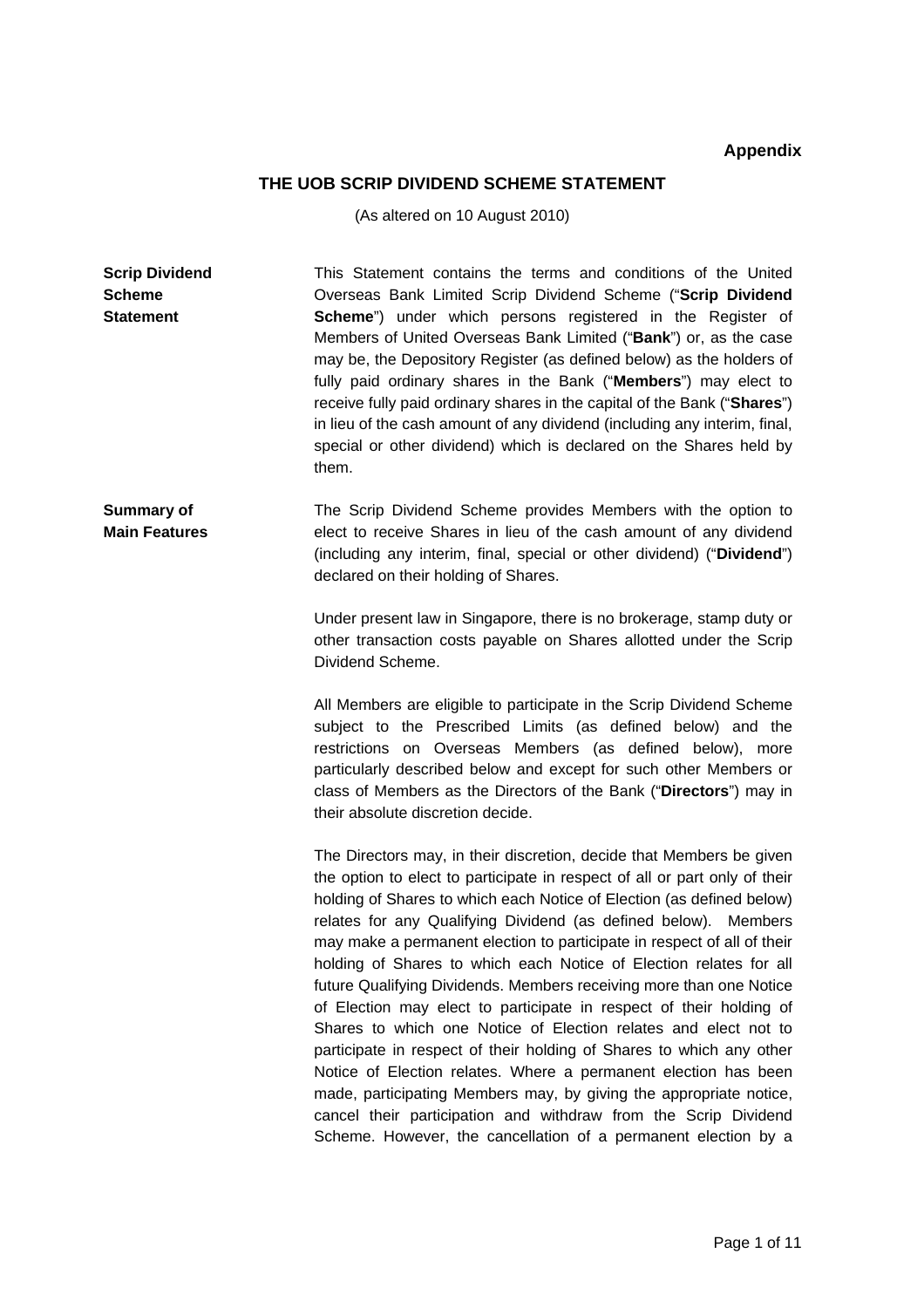Member would not preclude him from making a fresh permanent election, should he wish to do so at a later date.

The Directors may, in their absolute discretion, determine that the Scrip Dividend Scheme will apply to any particular Dividend. An announcement will be made by the Bank as soon as practicable following the determination by the Directors that the Scrip Dividend Scheme is to apply to a particular Dividend, and in any event, by no later than the next Market Day (as defined below) immediately following the Books Closure Date (as defined below) in respect of that particular Dividend. Unless the Directors have determined that the Scrip Dividend Scheme will apply to any particular Dividend, the Dividend concerned will be paid in cash to the Members in the usual way.

Shares allotted under the Scrip Dividend Scheme will rank *pari passu* in all respects with the Shares then in issue save only as regards participation in the Qualifying Dividend which is the subject of the election (including the right to make any election pursuant to the Scrip Dividend Scheme) or any other distributions, bonuses or rights paid, made, declared or announced prior to, or contemporaneous with the payment or declaration of the Qualifying Dividend which is the subject of the election, unless the Directors shall otherwise specify.

Participation in the Scrip Dividend Scheme is optional.

**How to Join A Member wishing to receive Shares in respect of any Qualifying** Dividend or to make a permanent election to receive Shares in respect of all future Qualifying Dividends to which a Notice of Election received by him relates should complete such Notice of Election and return it to the Bank at the address indicated on the Notice of Election or, if the Member is a depositor (as defined below), to CDP (as defined below). A Member receiving more than one Notice of Election and wishing to receive Shares in respect of all of his entitlement to the Qualifying Dividend in respect of all his holding of Shares or to make a permanent election to receive Shares in respect of all future Qualifying Dividends must complete all the Notices of Election received by him and return the completed Notices of Election to the Bank and/or CDP, as the case may be.

> To be effective in respect of any Qualifying Dividend to which a Notice of Election relates, such duly completed Notice of Election must be received by the Bank or (as the case may be) CDP no later than the date to be specified by the Directors in respect of that Qualifying Dividend.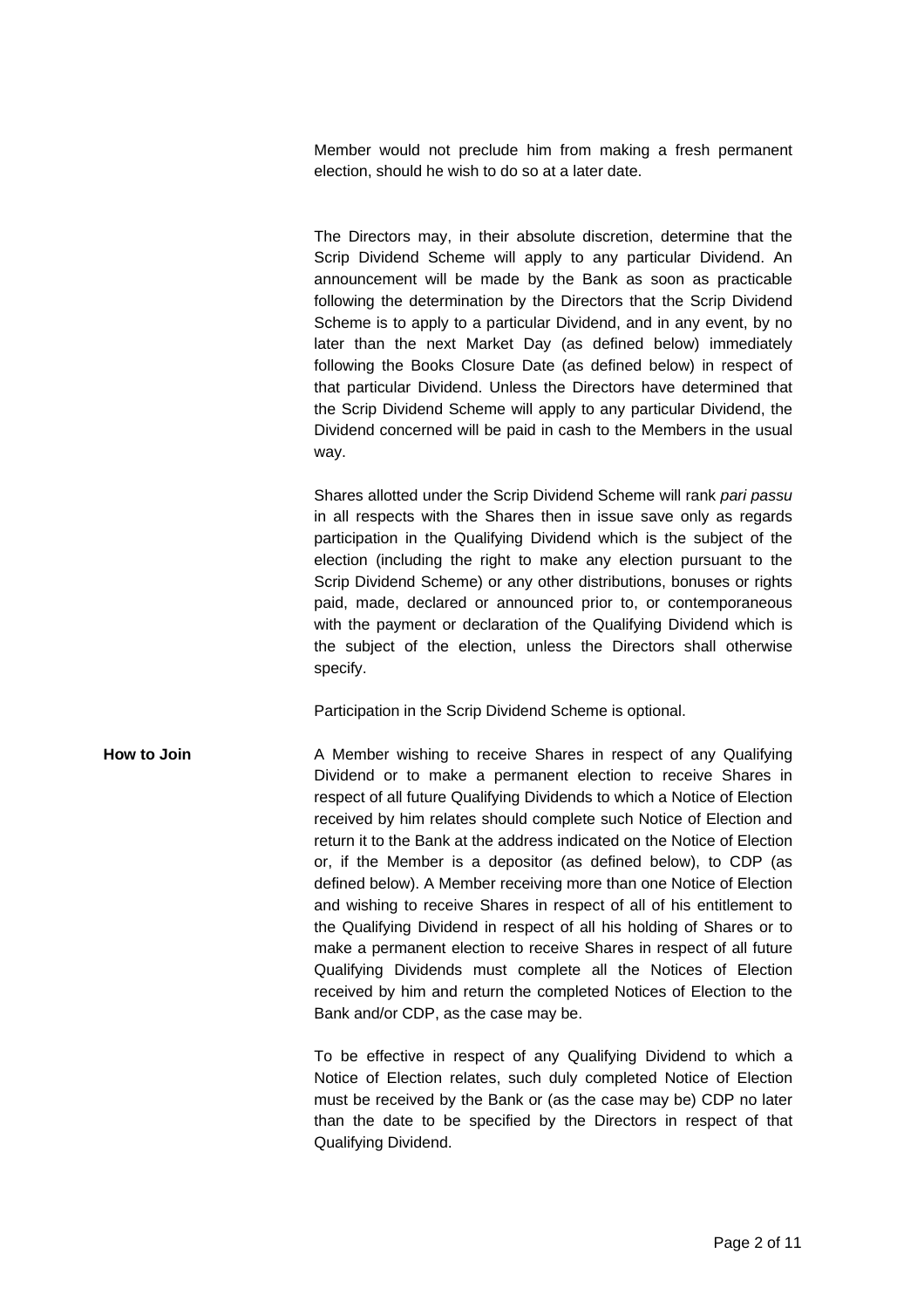A Member may only make a permanent election to receive Shares in respect of all and not part only of his entitlement to future Qualifying Dividends. Permanent election is not available for part only of a Member's entitlement.

# **1. Establishment**

The Scrip Dividend Scheme has been established by the Directors.

## **2. Terms and Conditions**

The following are the Terms and Conditions of the Scrip Dividend Scheme. In these Terms and Conditions:

- (1) "**Act**" shall mean the Companies Act, Chapter 50 of Singapore (or its successor statute), as amended from time to time;
- (2) "**Banking Act**" shall mean the Banking Act, Chapter 19 of Singapore (or its successor statute), as amended from time to time;
- (3) "**Books Closure Date**" shall mean the date to be determined by the Directors on which the Transfer Books and Register of Members of the Bank will be closed for the purpose of determining the entitlements of Members to a Dividend;
- (4) "**CDP**" shall mean The Central Depository (Pte) Limited or any successor entity thereto;
- (5) "**depositor**", "**depository agent**" and "**Depository Register**" shall have the respective meanings ascribed to them in the Act;
- (6) "**Market Day**" shall mean a day on which the SGX-ST (as defined below) is open for trading in securities;
- (7) "**Prescribed Limits**" shall mean the shareholding limits applicable to the Bank and the Shares as prescribed by the Banking Act from time to time;
- (8) "**Qualifying Dividend**" shall mean any Dividend to which the Scrip Dividend Scheme (as determined by the

**Terms and Conditions of Scrip Dividend Scheme**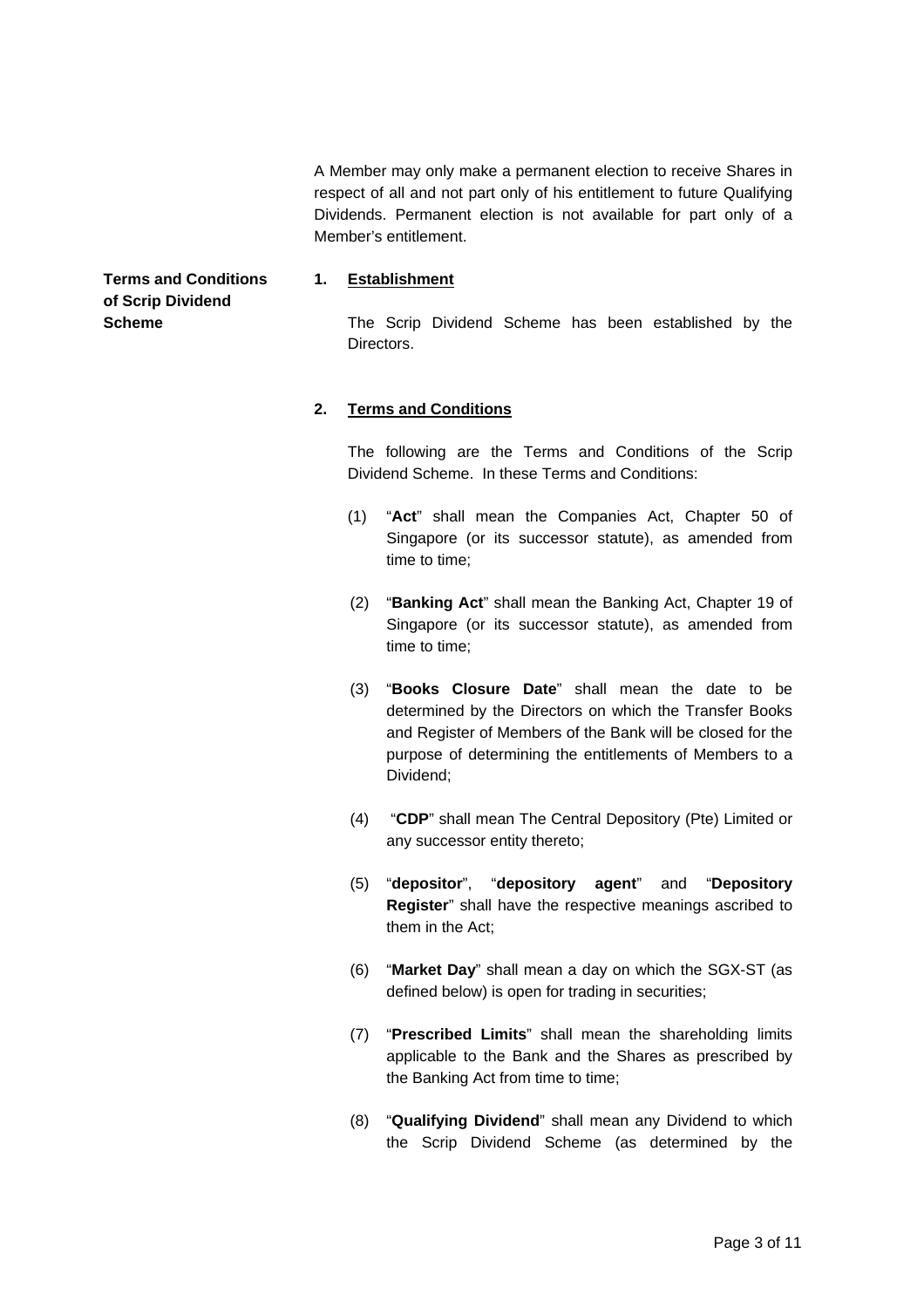Directors as provided below) applies; and

 (9) "**SGX-ST**" shall mean Singapore Exchange Securities Trading Limited or any successor entity thereto.

## **3. Eligibility**

All Members are eligible to participate in the Scrip Dividend Scheme subject to the Prescribed Limits and the restrictions on Overseas Members, more particularly described below, and except that participation in the Scrip Dividend Scheme shall not be available to such Members or class of Members, as the Directors may in their absolute discretion determine, and further subject to the requirement that such participation by the Member will not result in a breach of any other restriction on such Member's holding of Shares which may be imposed by any statute, law or regulation in force in Singapore or any other relevant jurisdiction, or by the Articles of Association of the Bank.

## **4. Prescribed Limits**

Members may not participate in the Scrip Dividend Scheme in relation to any Qualifying Dividend where such participation may result in such Member, whether alone or together with his associates (as defined in the Banking Act), holding or controlling Shares in excess of any of the Prescribed Limits without first obtaining the requisite approvals under the Banking Act.

The Directors reserve the right not to allot any Share under the Scrip Dividend Scheme to any person if, in their opinion, such allotment will result in any of the Prescribed Limits being exceeded, and that person who would otherwise be entitled to receive Shares will instead be paid his total entitlement to the Qualifying Dividend in cash in the usual way.

#### **5. Overseas Shareholders**

For practical reasons and to avoid any violation of the securities laws applicable in countries outside Singapore where Members may have their registered addresses, the Scrip Dividend Scheme may, at the absolute discretion of the Directors, not be offered to Members with registered addresses outside Singapore and who have not provided to the Bank or (as the case may be) CDP, not later than five Market Days (or such other cut-off date as the Directors may determine) prior to the Books Closure Date, addresses in Singapore for the service of notices and documents ("**Overseas Members**").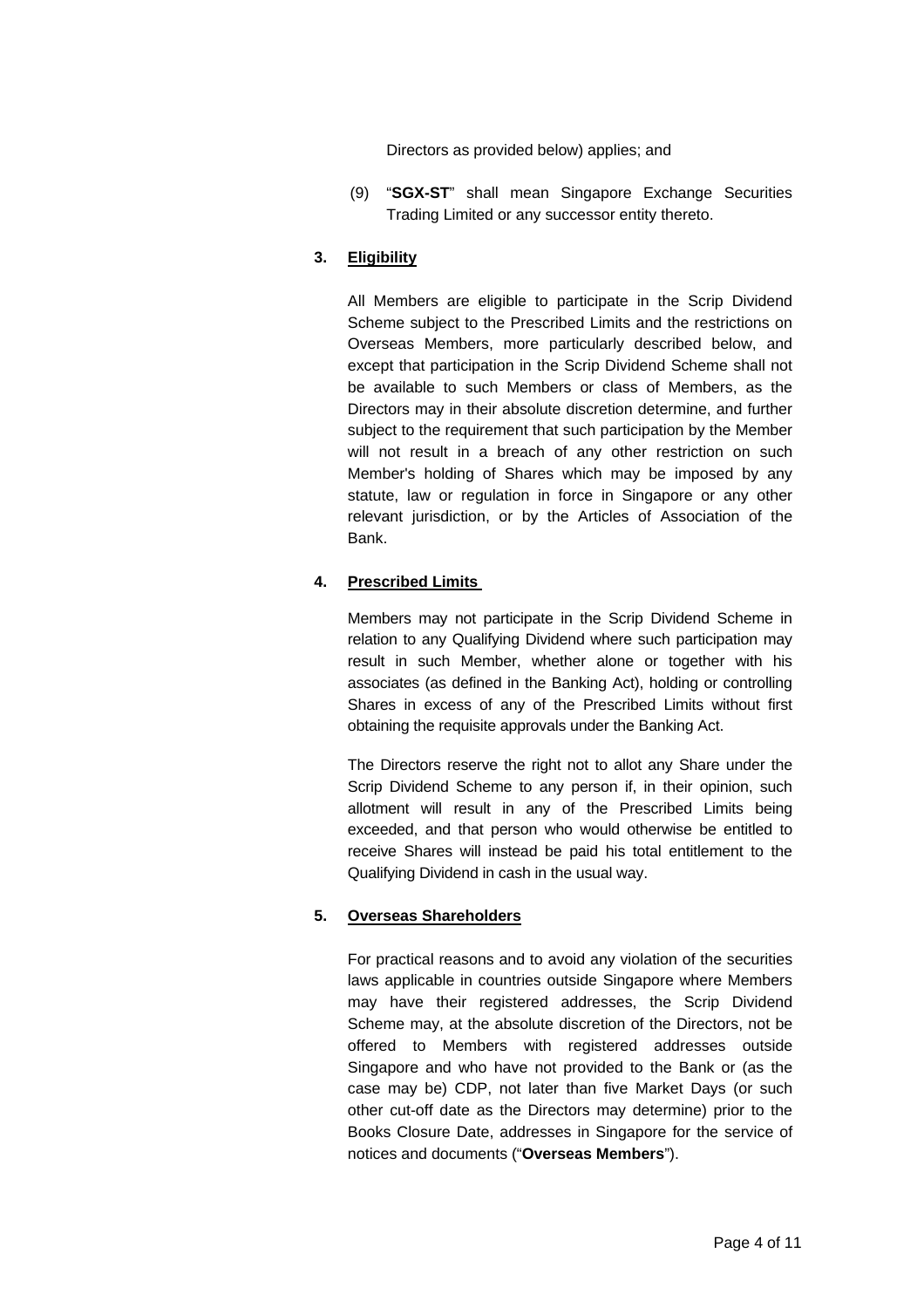No Overseas Member shall have any claim whatsoever against the Bank, the Bank's Share Registrar, CDP or any of their respective agents as a result of the Scrip Dividend Scheme not being offered to such Overseas Members.

If the Directors have decided not to offer the Scrip Dividend Scheme to Overseas Members, Overseas Members who receive or come to have in their possession this Statement and/or a Notice of Election may not treat the same as an invitation to them and are advised to inform themselves of, and to observe, any prohibition and restriction, and to comply with any applicable law and regulation relating to the Scrip Dividend Scheme as may be applicable to them.

Overseas Members who wish to be eligible to participate in the Scrip Dividend Scheme may provide an address in Singapore for the service of notices and documents by notifying the Bank c/o the Bank's Share Registrar, Boardroom Corporate & Advisory Services Pte Ltd, currently at 50 Raffles Place, Singapore Land Tower #32-01, Singapore 048623 or, if the Overseas Member is a depositor, to CDP currently at 4 Shenton Way #02-01, SGX Centre 2, Singapore 068807 not later than five Market Days (or such other cut-off date as the Directors may determine) prior to the Books Closure Date. Members should note that all correspondence and notices will be sent to their last registered addresses with the Bank or, as the case may be, CDP.

## **6. Level of Participation**

The Directors may, in their discretion, decide that Members, including those who are depository agents or nominee companies of banks, merchant banks, stockbrokers or other financial institutions holding Shares as custodians, be given the option to elect to participate in the Scrip Dividend Scheme ("**Participating Member**") in respect of all or part only of his holding of Shares as at each Books Closure Date to which each Notice of Election relates for a Qualifying Dividend.

## **7. Permanent Election**

Any permanent election to participate in the Scrip Dividend Scheme is personal to the Member.

A Member may make a permanent election in the manner set out below for participation in respect of all future Qualifying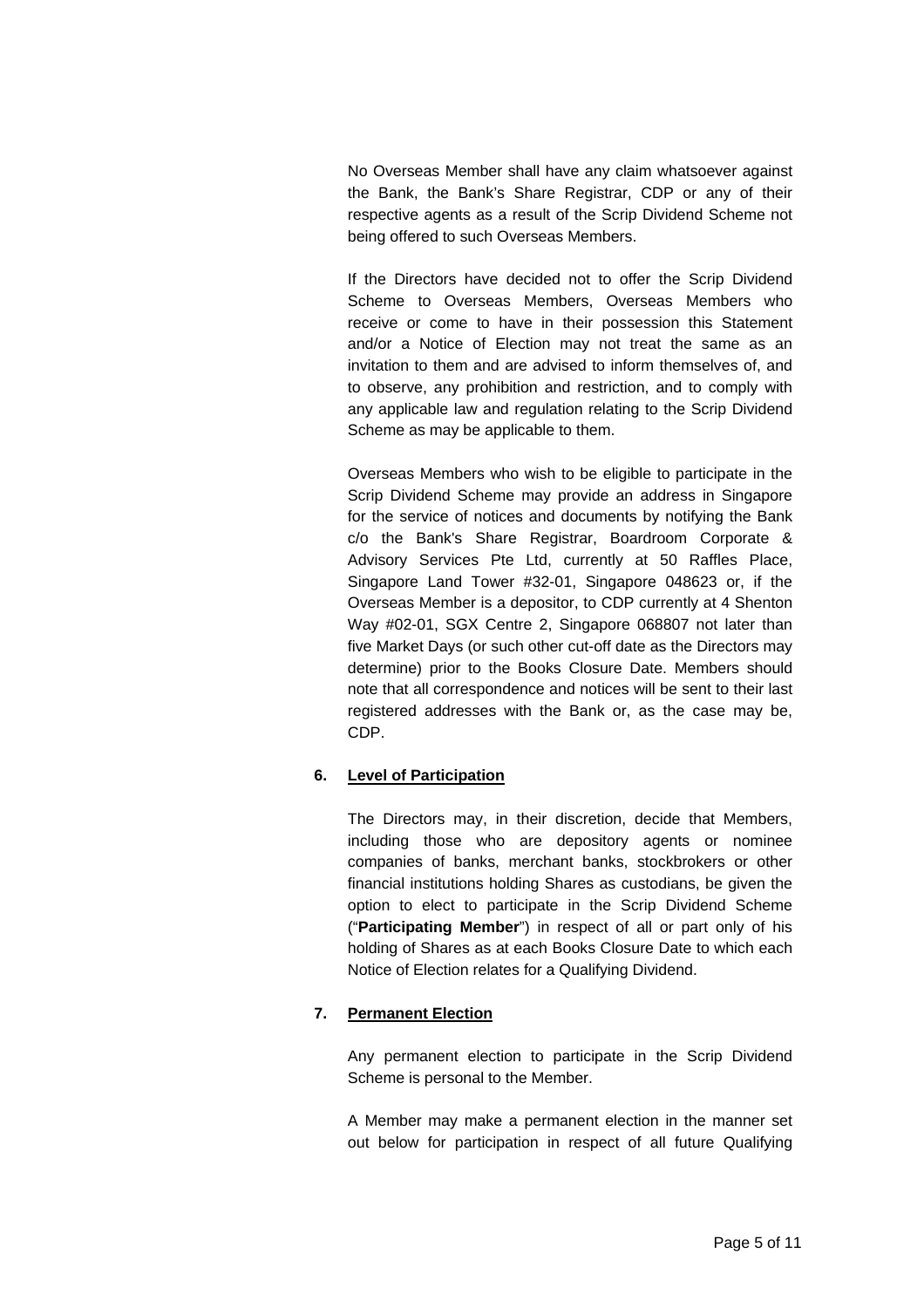Dividends, and where a permanent election in respect of his holdings of Shares to which a Notice of Election relates has been made, unless and until a notice of cancellation in such form as the Directors may approve ("**Notice of Cancellation**") in relation to such Notice of Election is received by the Bank or (as the case may be) CDP as provided below, the permanent election shall be effective for all future Qualifying Dividends in respect of such Notice of Election. A notice of cancellation of participation in the Scrip Dividend Scheme on any other form will not be accepted by the Bank or (as the case may be) CDP unless they otherwise decide.

#### **8. Notice of Election to Participate**

The Bank will, at its absolute discretion, send to each Member one or more notices of election (in such form as the Directors may approve) ("**Notices of Election**") unless a permanent election in respect of such Notice of Election has been made.

To be effective in respect of any Qualifying Dividend (unless a permanent election has already been made), a Notice of Election must be received by the Bank or, in the case of a Notice of Election being submitted by a Member who is a depositor, by CDP, by the date to be specified by the Directors in respect of that Qualifying Dividend.

A Member receiving two or more Notices of Election and wishing to receive Shares in respect of all of his entitlement to the Qualifying Dividend in respect of all his holding of Shares must complete all the Notices of Election received by him and return the completed Notices of Election to the Bank and/or CDP, as the case may be. A notice of election to participate in the Scrip Dividend Scheme on any other form will not be accepted by the Bank or (as the case may be) CDP.

If the personal representative(s) of a deceased Member wish(es) to participate in the Scrip Dividend Scheme in respect of any Qualifying Dividend or in respect of all future Qualifying Dividends in relation to the Shares forming part of the estate of the deceased Member, the relevant Notices of Election together with such evidence as may be reasonably required by the Bank, or as the case may be, CDP to prove the authority of the personal representative(s) to execute such Notices of Election, must be submitted by such personal representative(s) in accordance with these Terms and Conditions.

If a Notice of Election in relation to a permanent election is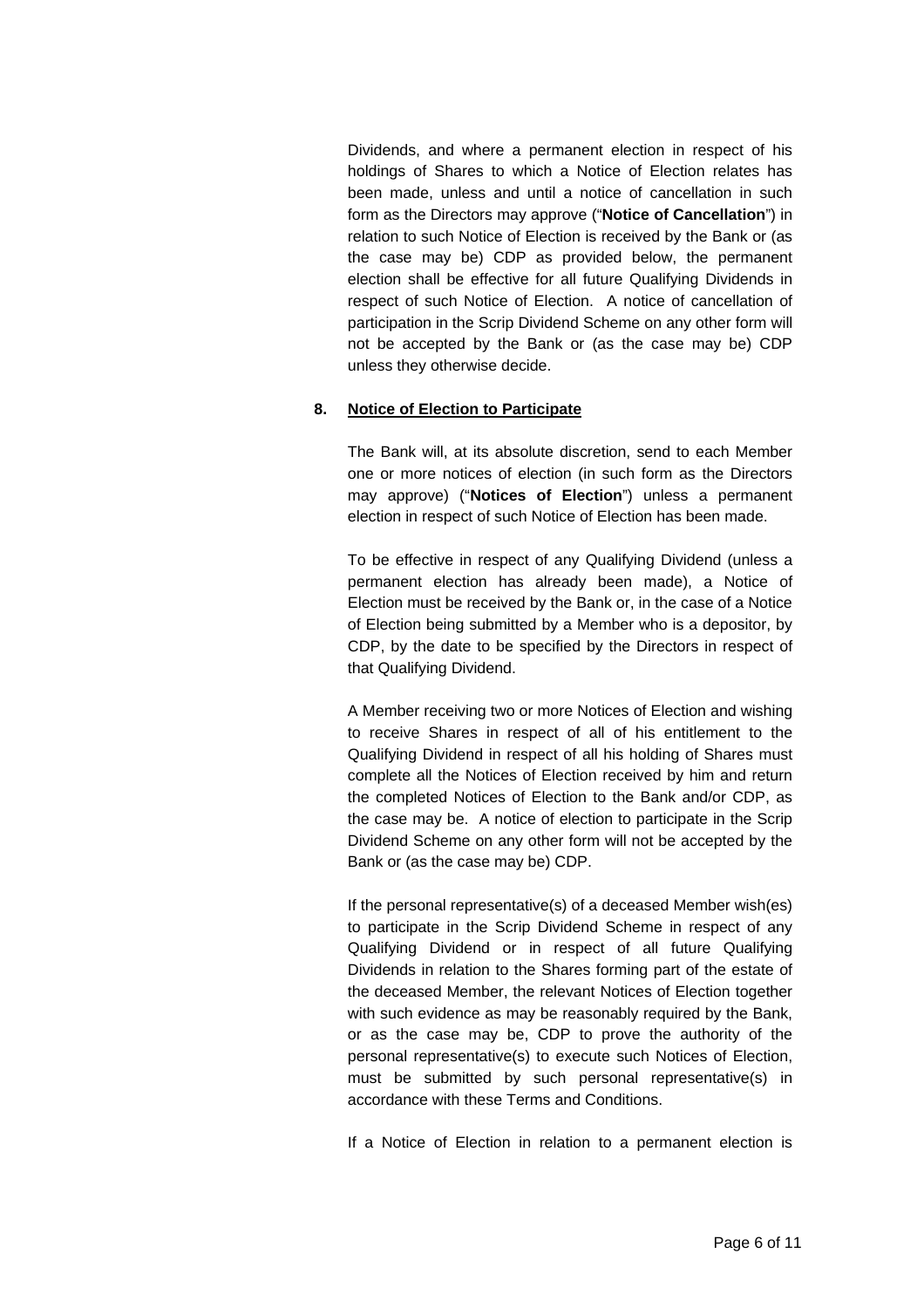received after the date specified by the Directors for any particular Qualifying Dividend, the Notice of Election will not, unless otherwise determined by the Directors, be effective for that Qualifying Dividend or for any future Qualifying Dividend in respect of such Notice of Election.

A Notice of Election (other than in relation to a permanent election) in respect of any Qualifying Dividend shall not, upon its receipt by the Bank or (as the case may be) CDP, be withdrawn or cancelled.

A permanent election made in the Notice of Election will remain in force until cancelled in the manner provided below or until it becomes ineffective as provided in these Terms and Conditions. A Member receiving more than one Notice of Election and wishing to make a permanent election in respect of all his holding of Shares must complete all the Notices of Election received by him and return the Notices of Election to the Bank and/or CDP, as the case may be.

## **9. Extent of Application of Scrip Dividend Scheme to each Dividend**

The Directors may, in their absolute discretion, in respect of any Dividend, determine whether the Scrip Dividend Scheme shall apply to such Dividend. If, in their absolute discretion, the Directors have not determined that the Scrip Dividend Scheme is to apply to a Dividend, such Dividend shall be paid in cash to Members in the usual way.

## **10. Share Entitlement**

 By electing to participate in the Scrip Dividend Scheme in respect of any Notice of Election received by him, a Member elects in respect of any Qualifying Dividend to which such Notice of Election relates to receive Shares in lieu of the cash amount of the Qualifying Dividend.

In respect of any Qualifying Dividend, the number of new Shares to be allotted and issued to the Participating Member in respect of a Notice of Election shall be calculated in accordance with the following formula:

$$
N = \frac{S \times D}{V}
$$

Where: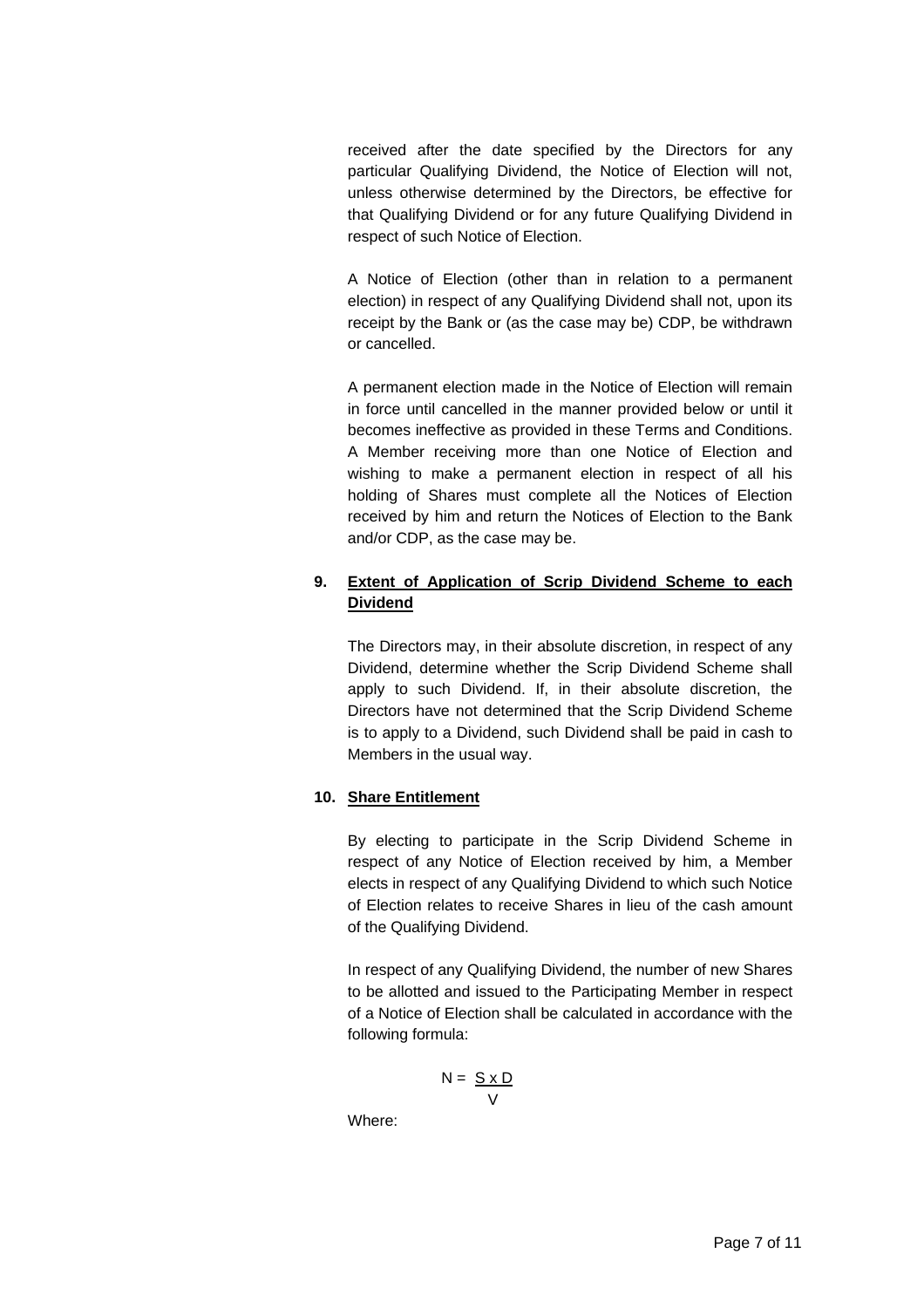- N is the number of new Shares to be allotted and issued as fully paid to the Participating Member in respect of such Notice of Election.
- S is the number of Shares held by the Participating Member as at the Books Closure Date for which such Notice of Election relates.
- D is the amount of the Qualifying Dividend to which such Notice of Election relates expressed in Singapore Dollars and fractions thereof per Share.
- V is the issue price of a Share, which shall for the purpose of calculating the number of new Shares to be allotted and issued as fully paid to a Participating Member, pursuant to the Scrip Dividend Scheme, be an amount in Singapore Dollars determined by the Directors ("**Relevant Amount**"), which Relevant Amount shall not be set at more than 10% discount to, nor shall it exceed the average of the last dealt prices of the Share on the SGX-ST for each of the Market Days during such period as may be determined by the Directors prior to the announcement of the application of the Scrip Dividend Scheme to such Dividend ("**Price Determination Period**"). In the event that there is no trading in the Shares during the Price Determination Period, the Relevant Amount shall not exceed the average of the last dealt prices of the Share on the SGX-ST for each of the Market Days during a period to be determined by the Directors.

The Directors shall have full power to make such provisions as they think fit where the number of Shares calculated in accordance with the above formula becomes attributable in fractions, including provisions as to rounding, or whereby fractional entitlements are otherwise dealt with in such manner as they may deem fit in the interests of the Bank and which is/are acceptable to the SGX-ST.

#### **11. Terms of Allotment**

All Shares allotted under the Scrip Dividend Scheme will be allotted as fully paid.

All such Shares shall rank *pari passu* in all respects with all existing Shares then in issue save only as regards participation in the Qualifying Dividend which is the subject of the election (including the right to make any election pursuant to the Scrip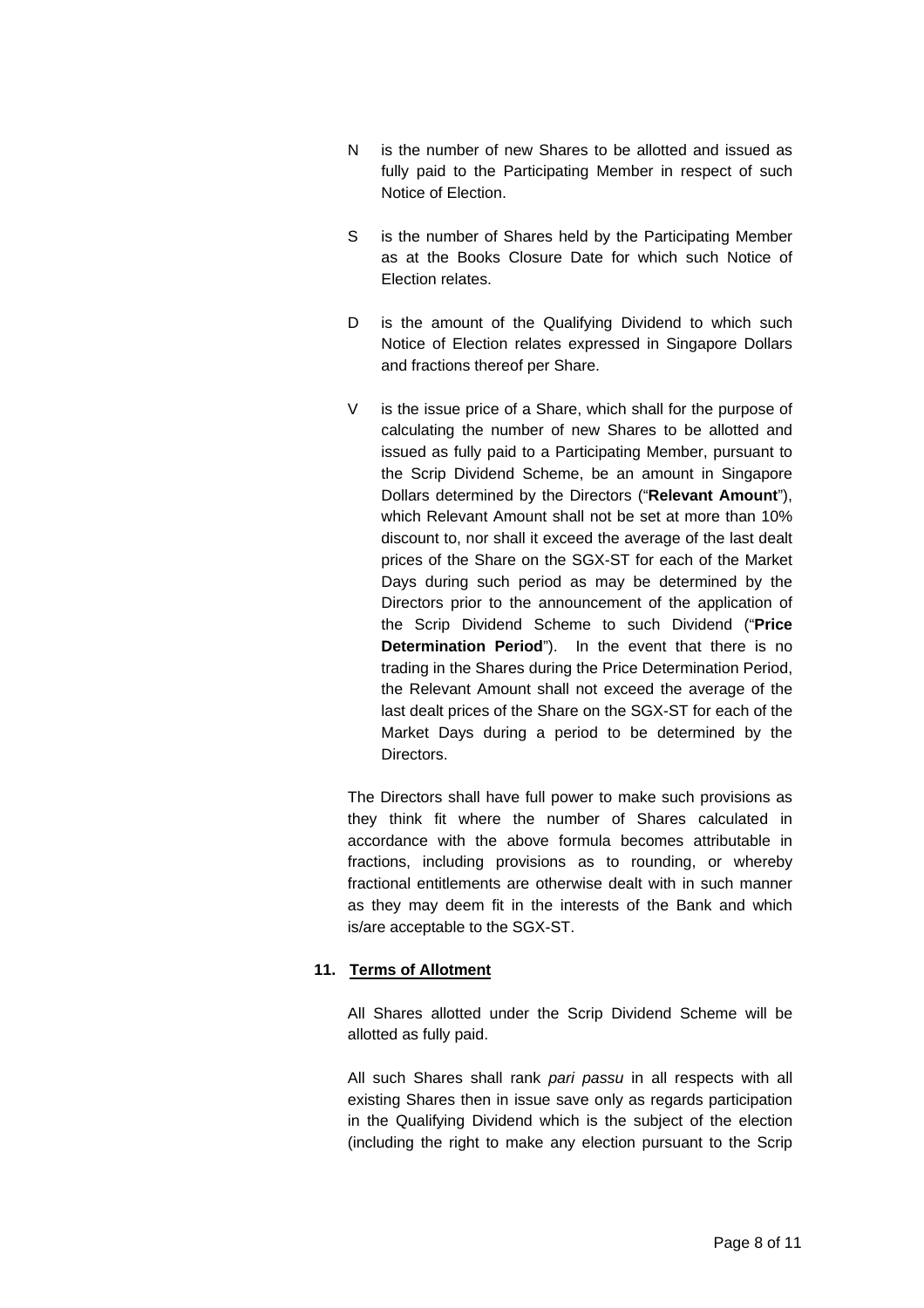Dividend Scheme) or any other distributions, bonuses or rights paid, made, declared or announced prior to or contemporaneous with the payment or declaration of the Qualifying Dividend which is the subject of the election, unless the Directors or the Bank in General Meeting shall otherwise specify.

Participating Members who are depositors will have the Shares credited to their CDP accounts. In other cases, certificates for the Shares will be despatched to Members at their registered addresses in Singapore by ordinary post, at their own risk.

## **12. Cost to Participants**

Under present law in Singapore, brokerage or other transaction costs and Singapore stamp duty will not be payable by Participating Members on Shares allotted under the Scrip Dividend Scheme.

## **13. Termination of Permanent Election**

A Participating Member or an Authorised Representative (as defined below) may cancel the Participating Member's permanent election to participate in the Scrip Dividend Scheme in relation to any Notice of Election by completing and returning to the Bank or (as the case may be) CDP, a Notice of Cancellation in such form as the Directors may approve (a notice of cancellation of participation in the Scrip Dividend Scheme in any other form will not be accepted by the Bank or, as the case may be, CDP) in relation to such Notice of Election.

To be effective in respect of any Qualifying Dividend, the Notice of Cancellation must be received by the Bank or (as the case may be) CDP, by the date to be specified by the Directors for that Qualifying Dividend, failing which the Notice of Cancellation will not, unless otherwise determined by the Directors, be effective for that Qualifying Dividend or for any future Qualifying Dividends.

Where a Participating Member or an Authorised Representative gives notice to the Bank or, if the Participating Member is a depositor, to CDP, of a change of his registered address for the service of notices and documents from an address within Singapore to an address outside Singapore, he shall thereupon be considered an Overseas Member. Any permanent election to participate in the Scrip Dividend Scheme by such Participating Member shall be deemed to have been cancelled by him, if his registered address as at Books Closure Date is outside Singapore.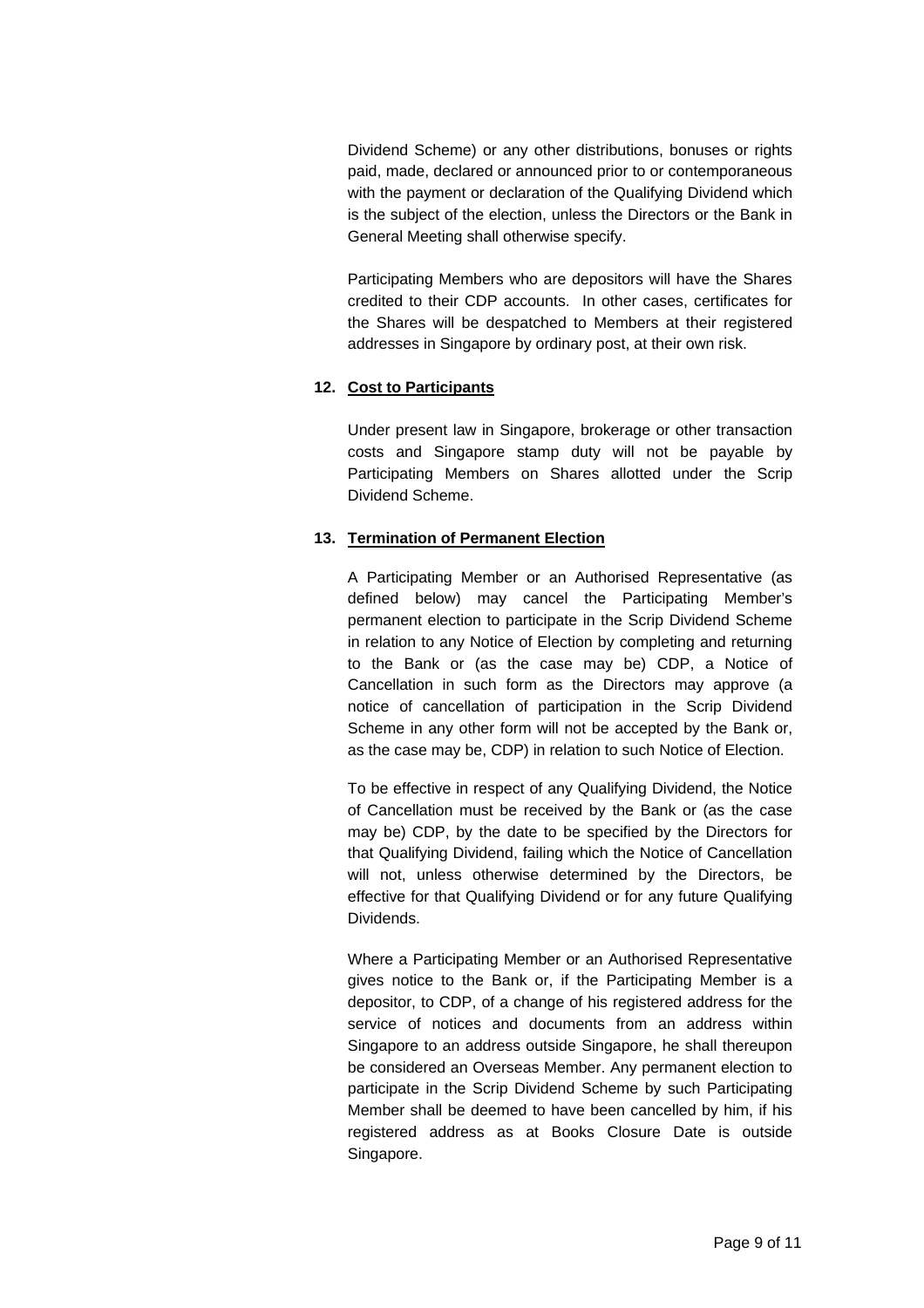An "**Authorised Representative**" would include any guardian of an infant who is a Participating Member, and any committee or other legal curator of a lunatic person who is a Participating Member, and any person becoming entitled to the legal title to a Share in consequence of the death or bankruptcy of a Participating Member (who is an individual), or the winding-up of a Participating Member (which is an entity) upon producing such evidence of legal title to the Share as the Bank or, as the case may be, CDP may require.

#### **14. Cancellation of Application of the Scrip Dividend Scheme**

Notwithstanding any provision in these Terms and Conditions, if at any time after the Directors have determined that the Scrip Dividend Scheme shall apply to any particular Dividend and before the allotment and issue of Shares in respect of the Dividend, the Directors shall consider that by reason of any event or circumstance (whether arising before or after such determination) or by reason of any matter whatsoever it is no longer expedient or appropriate to implement the Scrip Dividend Scheme in respect of the Dividend, the Directors may, at their absolute discretion and as they may deem fit in the interest of the Bank, cancel the application of the Scrip Dividend Scheme to the Dividend. In such event, the Dividend shall be paid in cash to Members in the usual way.

#### **15. Modification and Termination of the Scrip Dividend Scheme**

The Scrip Dividend Scheme may be modified or terminated at any time by the Directors as they deem fit on giving notice in writing to all Members.

In the case of a modification, the Scrip Dividend Scheme will continue as modified in relation to each Member who has made a permanent election under the Scrip Dividend Scheme unless and until the Bank or, if the Member is a depositor, CDP receives a Notice of Cancellation in accordance with these Terms and Conditions.

## **16. Governing Law**

This Statement, the Scrip Dividend Scheme and these Terms and Conditions shall be governed by, and construed in accordance with, the laws of Singapore.